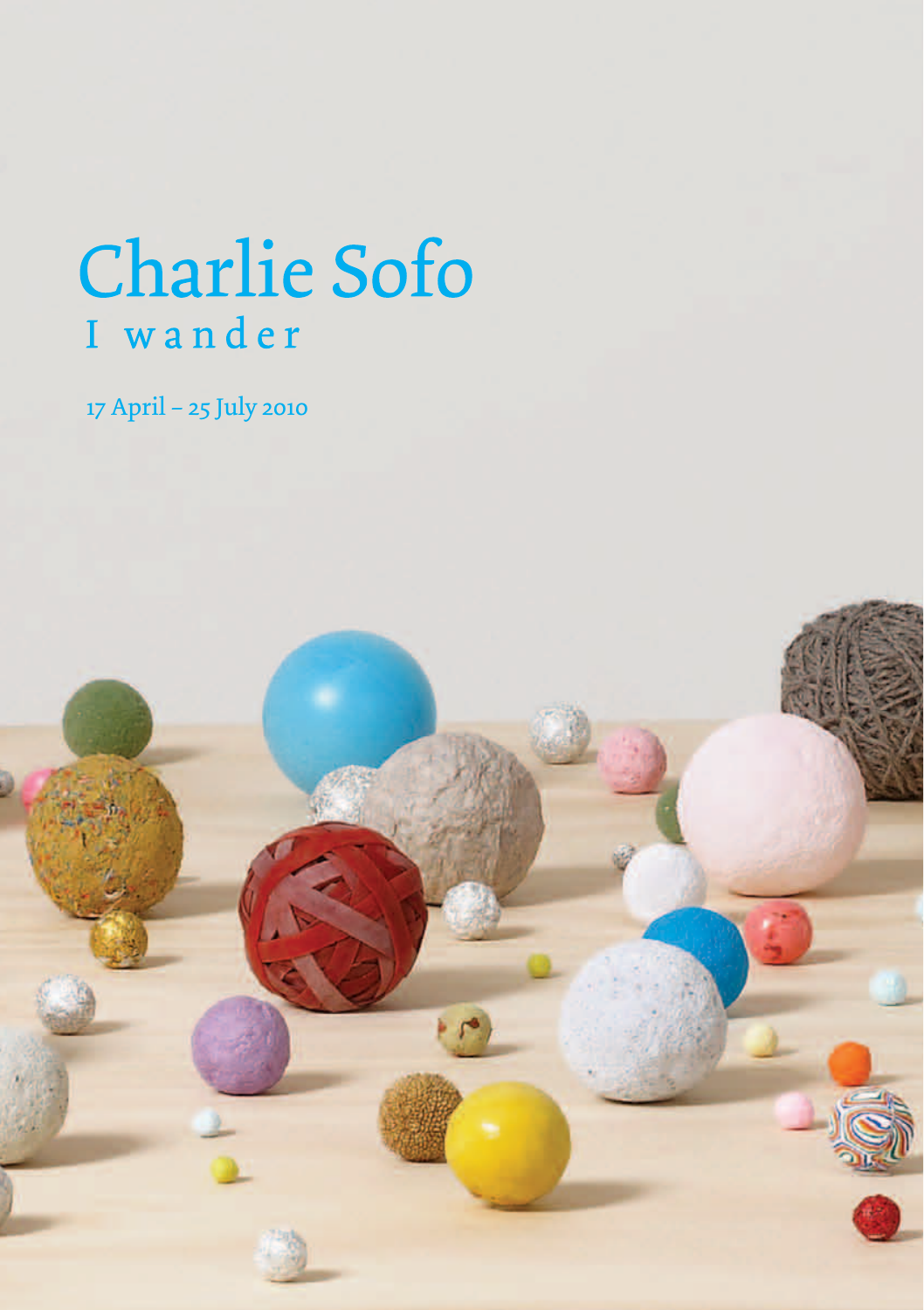



#### *Biography*

Charlie Sofo was born in 1983 in Melbourne and currently lives in Melbourne. He completed a Bachelor of Visual Arts (Hons) at the Australian National University School of Art, Australian Capital Territory, in 2005. Solo exhibitions include FACTS, Utopian Slumps, Melbourne, 2009; Particular Particles, Darren Knight Gallery, Sydney, 2008; Something like a Human, Australian National Capital Artists (ANCA), Canberra, 2007; Containers, Canberra Contemporary Art Space (Manuka), Canberra, ACT.

Selected group exhibitions include Kinmont, Van Hout, Patterson, Sofo, at Darren Knight Gallery, Sydney 2010; I'm worst at what I do best, Parramatta Artists Studios, Sydney, 2009; Soft Glue - Charlie Sofo and Mary Macdougal, Black & Blue Gallery, Redfern, Sydney, 2009; New World Records, Sutton Gallery, Melbourne, 2009; and The Ergas Collection, Gallery 9, Sydney, 2008. His work is held in the collections of the Gallery of Modern Art/Queensland Art Gallery, Brisbane; the Museum of Contemporary Art, Sydney; and Artbank, Sydney. and  $\alpha$  it by sitting around; it is interesting and  $\alpha$ Selected group  $\epsilon$ 

Charlie Sofo is represented by Darren Knight Gallery, Sydney.

### **Acknowledgements**

The artist would like to acknowledge the support and assistance of Tim Metherall, Carol Peterson, Tom Polo, Jeph Neale, Sue Cramer and Katarina<br>-Paseta. based on a particular walk around the artist's state  $\mathcal{L}$ 

© Heide Museum of Modern Art, the artist, author, photographer and designer  $\overline{a}$  landscape in and convey in and convey  $\overline{a}$ 

#### List of works

Me & You 2005 laser print on paper we passed the paper

Actions and events that have happened here and there 2005 laser print on paper

Birds 2008 prids 2006<br>DVD duration 1.29 minutes of private reversion reversion  $\frac{1}{2}$  and  $\frac{1}{2}$  and  $\frac{1}{2}$  are the solo data to a tune set

Drumstick 2008 DVD duration 2.07 minutes

Charlie Sofo (with Tim Metherall) *I* wander 2010 DVD ten minute duration Charlie Sofo (with Tim Metherall)

Charlie Sofo (with friends) *Balls* 2010 Balls 2010<br>found objects, paper, wool, electrical tape, foil, wood, stone **Charlie Sofo (with friends)** found objects, paper, wool,

All works are courtesy of the artist and Darren Knight Gallery, Sydney.  $\sigma$  below by discovered while  $\sigma$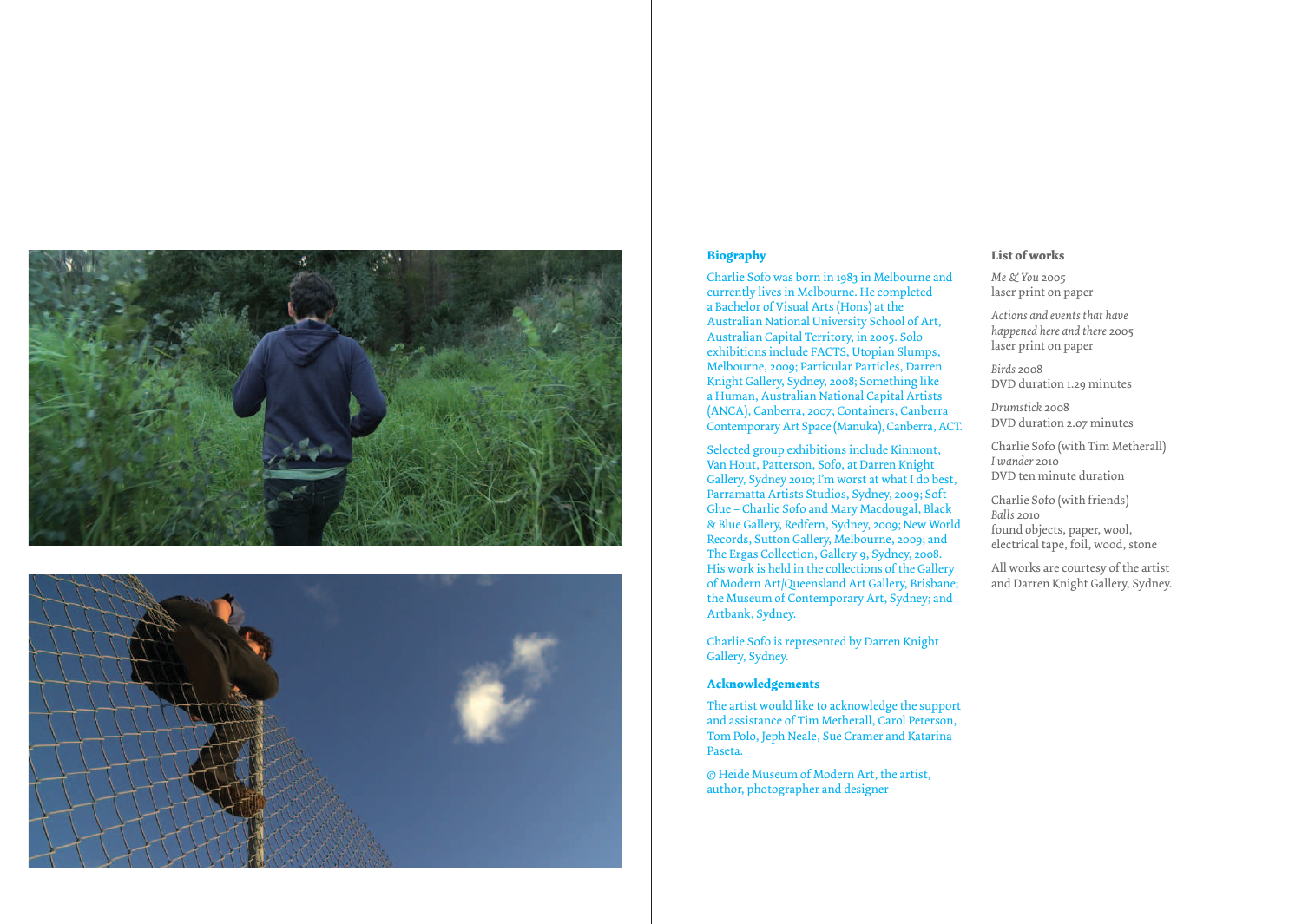# Charlie Sofo I wander

## *Lately, it feels like I've been making a conscious decision to wander, and through that, discover.*<sup>1</sup>

Charlie Sofo's works often arise from wandering through neighbourhood streets. Stepping out from his studio, on either casual or more preplanned walks, he observes and collects life's incidental details, finding meaning in simple processes, materials and actions. Walking is important to Sofo's art as a means of 'searching and finding, as a ritual or observation'. After all, he says, 'You need to get ideas from somewhere and you can't just do it by sitting around; it is good to get out!'

His video, sculptural and text works in this exhibition seek to map or index his encounters with the world, not in systematic ways but as an intuitive and poetic expression of the artist's self. For him, art is something discovered, described or brought to light through his daily interactions. His statement 'I wander', the title of his project for Heide, is less an expression of 'wanderlust' in the great romantic tradition of art, than a factual description of his existence, akin to 'I breathe', 'I sleep', 'I eat', 'I make art'. Describing himself as 'averse to the spectacular or overly grand', Sofo chooses to focus on 'the mundane and the familiar', on places he knows well, and on 'traversing these places over and over again until they yield some idea or realisation'.

The video *I wander* (2010), made in collaboration with filmmaker and friend Tim Metherall, is based on a particular walk around the artist's own suburb. Sofo describes it as 'an observational piece and performance' that aspires to 'map out a landscape' and convey 'a sense of place in an emotional way'. In it, he takes an unorthodox route, incorporating his own shortcuts and byways, moving between the tidy streets of Northcote, its light-industrial areas and the

remnants of surrounding bushland by the creek—the kind of landscape that gives urban dwellers the illusion of being in the country. We see him, for example, follow a well-trodden but unlaid path down to Merri Creek, mount the embankment that borders the railway track, clamber precariously across a rock face, stop to play with a soccer ball found under a bridge, climb a tree and scale a fence. There are moments of private reverie, as when Sofo dances to a tune on the transistor, or sits on the grass listening to bird sounds which mingle with the hum of traffic or, in the video's final scene, discovers a quaintly decorated backyard and pauses momentarily to consider its charms.

A sense of connection to people and places is quite differently expressed in *Balls* (2010), a sculptural work that offers a material index to his world in the form of a constellation of spheres. Varying in size, scale and texture, the balls are dispersed across the surface of a table setting up chance relationships. Some are found objects—a tennis ball discovered while walking, a blue ball lying around the studio—but most have been made by the artist from materials he has gathered or received as gifts from friends. Initially the materials for making the balls were collected at Heide, such as 'wrapping paper found in the carpark, wood from the creek, a round fruit found in the garden', while other items were gathered on his walk to the railway station to catch the train home. The collection of balls grew as friends and fellow artists began contributing materials and objects, so that 'the work became a point of connection with people' and the balls became 'objects of exchange and a medium of dialogue'. While the origins of the materials (including chocolate wrappers, electrical tape, pieces of wool, used Post-it notes) remain as traces in the work, these ordinary, incidental things have been given a new abstract and poetic dimension.



They are transformed by the artist's act of making (using simple methods like rolling, sticking and papier maché) and by the associative qualities of spheres, which for Sofo evoke ideas of 'language and notation…The balls are like letters, notes or objects in the landscape', he says.

Coloured dots appear hovering above the heads of the birds in *Birds* (2008), an earlier video work that connects with the idea of notation, specifically of the musical kind. Structured as an animated sequence of photographs, the video shows a series of birds sitting on power lines—a sight familiar to any wanderer. The dots mark each bird's position on the wire. By transposing this configuration to an arrangement of notes on a music stave, Sofo creates a simple piano composition, which becomes the video's quirky soundtrack.

A related video, *Drumstick* (2008), shows one of Sofo's friends walking down the street, noisily trailing a drumstick across the fences he passes, an activity recalling a mischievous childhood pastime. A range of startling percussive patterns arise as the stick hits the fences, the materials from which they are made—metal, wood, stone or brush—registering as clattering, staccato bursts of sound. The editing together of short, sharp video-takes heightens the piece's rhythmic qualities. Using straightforward, low-tech methods to record aspects of the environment, Sofo uncovers an unexpected lyricism in both *Birds* and *Drumstick*, as he activates the latent music of the suburbs.

Sofo's artist's book *Actions and events that have happened here and there*, an ongoing project begun in 2005, further explores art's relationship to the everyday. A statement on each page describes a simple gesture or action carried out by the artist, several of which involve walking. One such action is a walk tracing a specific route: 'I walk the entire perimeter of Northcote (3.5 hours)'. Front and back cover: Charlie Sofo (with friends) *Balls* (detail) 2010 Photographer: John Brash Inside front cover: Charlie Sofo (with Tim Metherall) *I wander* 2010 video stills Left: Charlie Sofo *Birds* 2008 video still

Another leads to a personal encounter and a seemingly random act of generosity: 'From my house I walk until I find three native flowers: grevillea, bottlebrush and wattle. I then give them to someone as a present'. Other examples include a walk that mildly disrupts routine: 'I go to Coles Supermarket and stand perfectly still in the middle of an aisle with my eyes closed (2 mins)', and one that transgresses the boundaries of private space: 'I walk through the front gate of a random house and stand in the front yard'. Who knows what consequences might arise from these small interventions into ordinary life? Sofo's whimsical activities gain meaning through their context as art, and they offer us a view of art as being integrally intertwined with life.

Another textual work is *Me & You* (2005), a devotional love poem in the form of a two-part musical score, one part for 'me' and the other for 'you'. The silence of the first part, implied by repeated pauses on the page of sheet music, alongside the clamour of notes on the second page, graphically expresses the intensity of one person's feelings for another. A work at once personal and universal in its theme, *Me & You* uncovers a quietly romantic sensibility running through Sofo's art and his wanderer's quest for meaning in ordinary activities and things. Perhaps, in setting out on his walks, Sofo has more in common than one might think with artists who take their sketchbooks on drawing excursions out-of-doors. Like the sketches these artists produce, Sofo's video, sculptural and text works notate what he sees and offer ways of registering experience.

**Sue Cramer, Curator**  Heide Museum of Modern Art

<sup>1.</sup> All quotes are from the artist, taken from conversations and email correspondence with Sue Cramer February – April 2010.